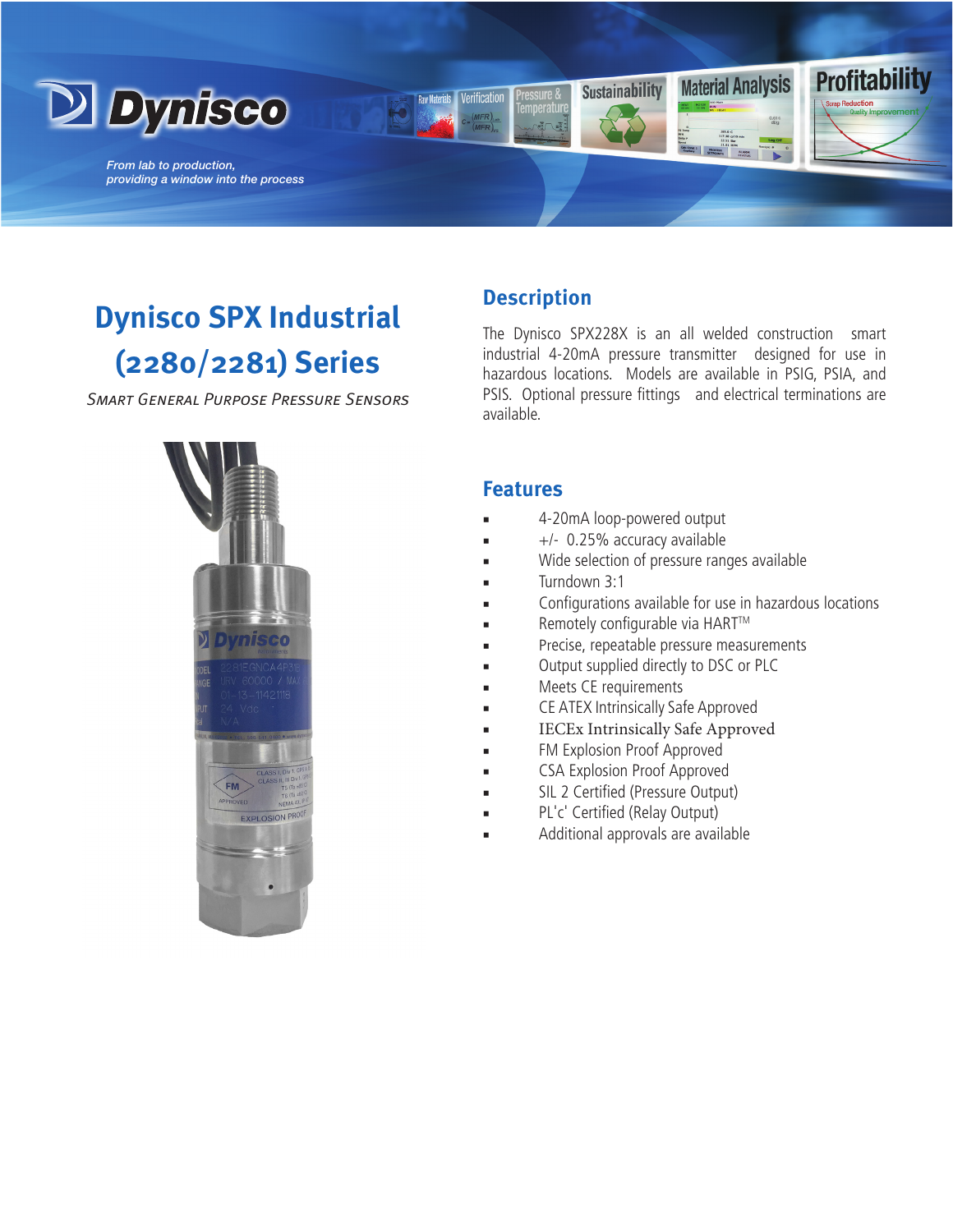| Performance Characteristics SPX2280 & SPX2281                                                                                                                                                                                                                                                                                                                         |                                                                                                                                                  |  |
|-----------------------------------------------------------------------------------------------------------------------------------------------------------------------------------------------------------------------------------------------------------------------------------------------------------------------------------------------------------------------|--------------------------------------------------------------------------------------------------------------------------------------------------|--|
| Output                                                                                                                                                                                                                                                                                                                                                                | 4 - 20 mA, with optional HART™                                                                                                                   |  |
| <b>Input Voltage</b>                                                                                                                                                                                                                                                                                                                                                  | 16 - 36 Vdc (Std); 16 - 30 Vdc (ATEX IS)                                                                                                         |  |
| <b>Accuracy</b><br>Accuracy is defined as the combined error expressed<br>as a percentage of full scale output with the specifications of:<br>Electronics ambient temperature, capillary of <= 36"; DyMax<br>coated 15-5 SST diaphragm; Best Straight Line (BSL) %FS, per<br>ISA-37.1 Consult Factory for availability and specifications of other<br>configurations. | $2280 \pm 0.5\%$<br>$2281 \pm 0.25\%$                                                                                                            |  |
| <b>Repeatability</b>                                                                                                                                                                                                                                                                                                                                                  | ±0.1%                                                                                                                                            |  |
| Rangeability                                                                                                                                                                                                                                                                                                                                                          | 3:1 Turndown                                                                                                                                     |  |
| <b>Over Pressure</b>                                                                                                                                                                                                                                                                                                                                                  | 1.5 x FS0; 250 - 30,000 psi                                                                                                                      |  |
|                                                                                                                                                                                                                                                                                                                                                                       | 1.2 x FS0; 35,000-72,500 psi                                                                                                                     |  |
| Zero Balance Adjustment Range                                                                                                                                                                                                                                                                                                                                         | $\pm 5\%$ FSO Maximum                                                                                                                            |  |
| <b>Load Resistance</b>                                                                                                                                                                                                                                                                                                                                                | 500 $\Omega$ @ 24 Vdc, 1,000 $\Omega$ @ 36 Vdc                                                                                                   |  |
| <b>Electronics Ambient Temperature</b>                                                                                                                                                                                                                                                                                                                                | 70°F (20°C)                                                                                                                                      |  |
| <b>Operating Temperature</b>                                                                                                                                                                                                                                                                                                                                          | -20 to 185°F (-29 to 85°C)                                                                                                                       |  |
| <b>Compenstated Temperature Range</b>                                                                                                                                                                                                                                                                                                                                 | 0 to $150^{\circ}$ F (-18 to 65 $^{\circ}$ C)                                                                                                    |  |
| <b>Span Shift (Temp Change)</b>                                                                                                                                                                                                                                                                                                                                       | All Models: 0.02% F.S./°F max (0.04% F.S./°C max)                                                                                                |  |
| Zero Shift (Temp Change)                                                                                                                                                                                                                                                                                                                                              | All Models: 0.01% F.S./°F max (0.02% F.S./°C max)                                                                                                |  |
| <b>Burst Pressure</b>                                                                                                                                                                                                                                                                                                                                                 | 250 psi: 10 X FSO<br>500 - 3,000 psi: 5 X FSO<br>5,000 - 10,000 psi: 3 X FSO<br>15,000 - 30,000 psi: 2.5 X FSO<br>40, 000 - 72,500 psi: 1.5 X FS |  |

| <b>Mechanical Characteristics</b>              |                       |  |
|------------------------------------------------|-----------------------|--|
| Standard Wetted Parts                          | 15-5 PH & 17-4 PH SST |  |
| <b>Approvals &amp; Certifications</b>          |                       |  |
| ATEX/IECEx Intrinsically Safe                  |                       |  |
| SIL 2 (pressure output) & PL'c' (relay output) |                       |  |
| <b>FM &amp; CSA Explosion Proof</b>            |                       |  |
| <b>Additional Approvals are Available</b>      |                       |  |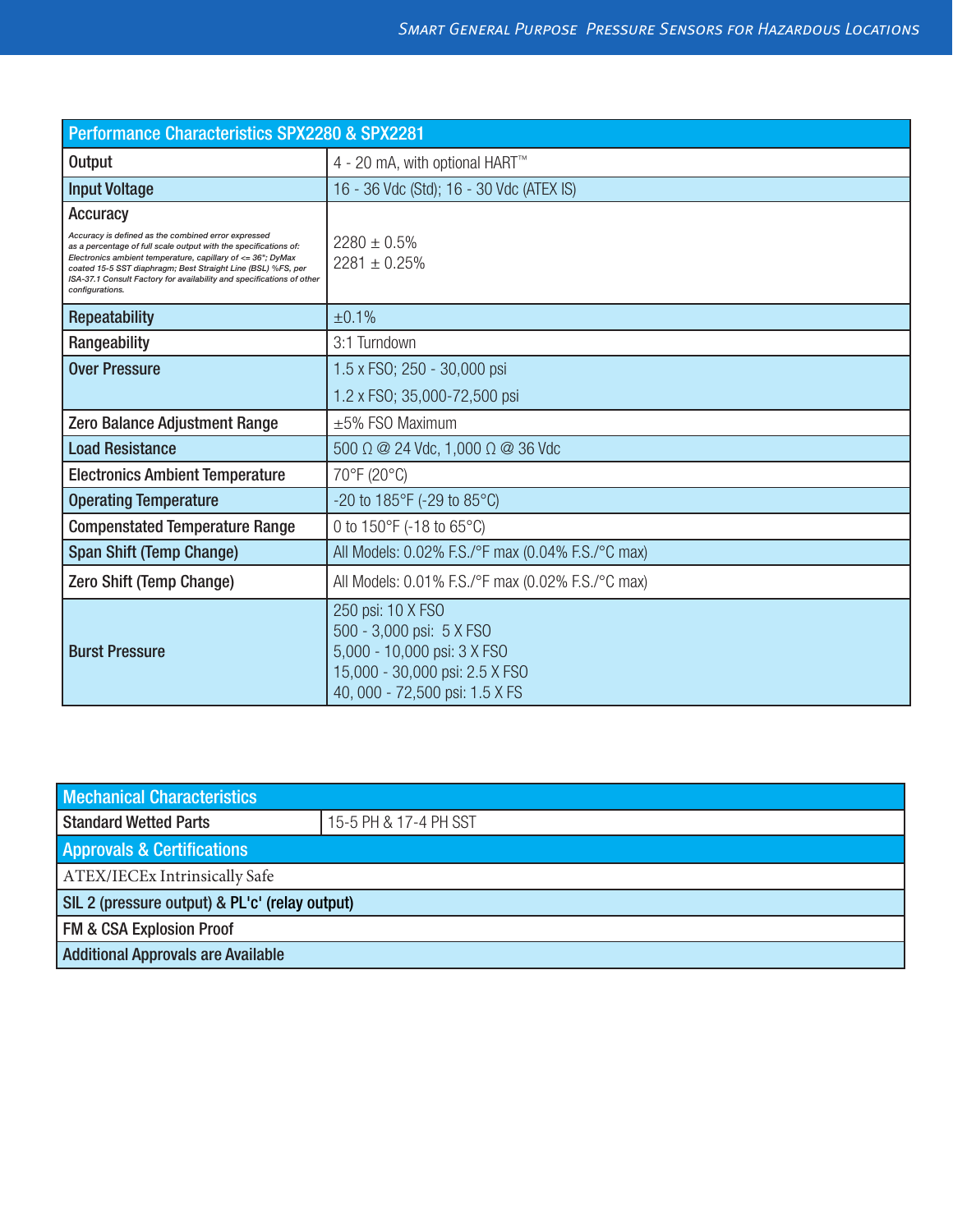### **Ordering Guide for Models SPX2280 & SPX22811**

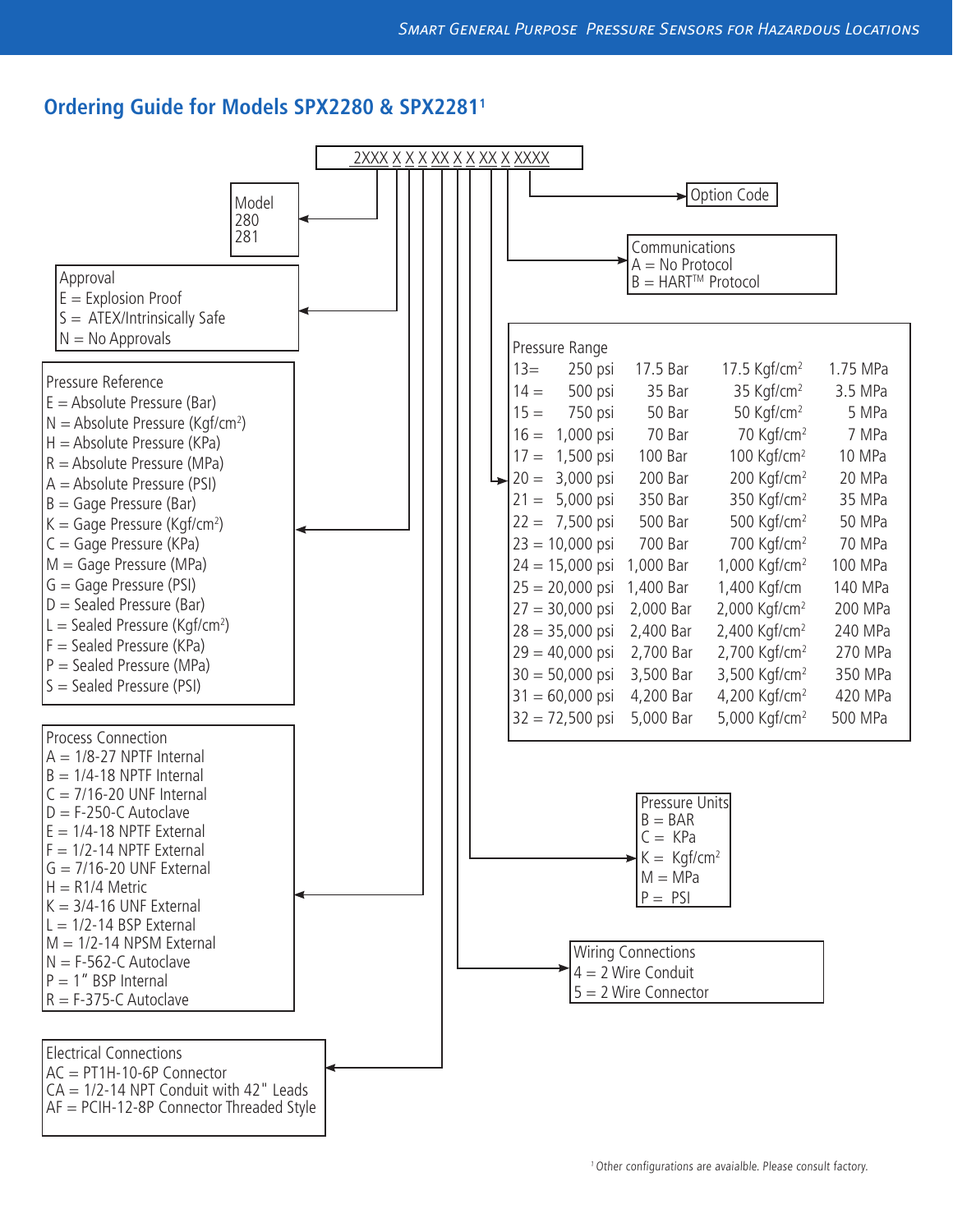# **Drawing SPX2280**



**-- R F-375-C**

.59 15mm .58 14.7mm



1.38 35.1mm

.55 14mm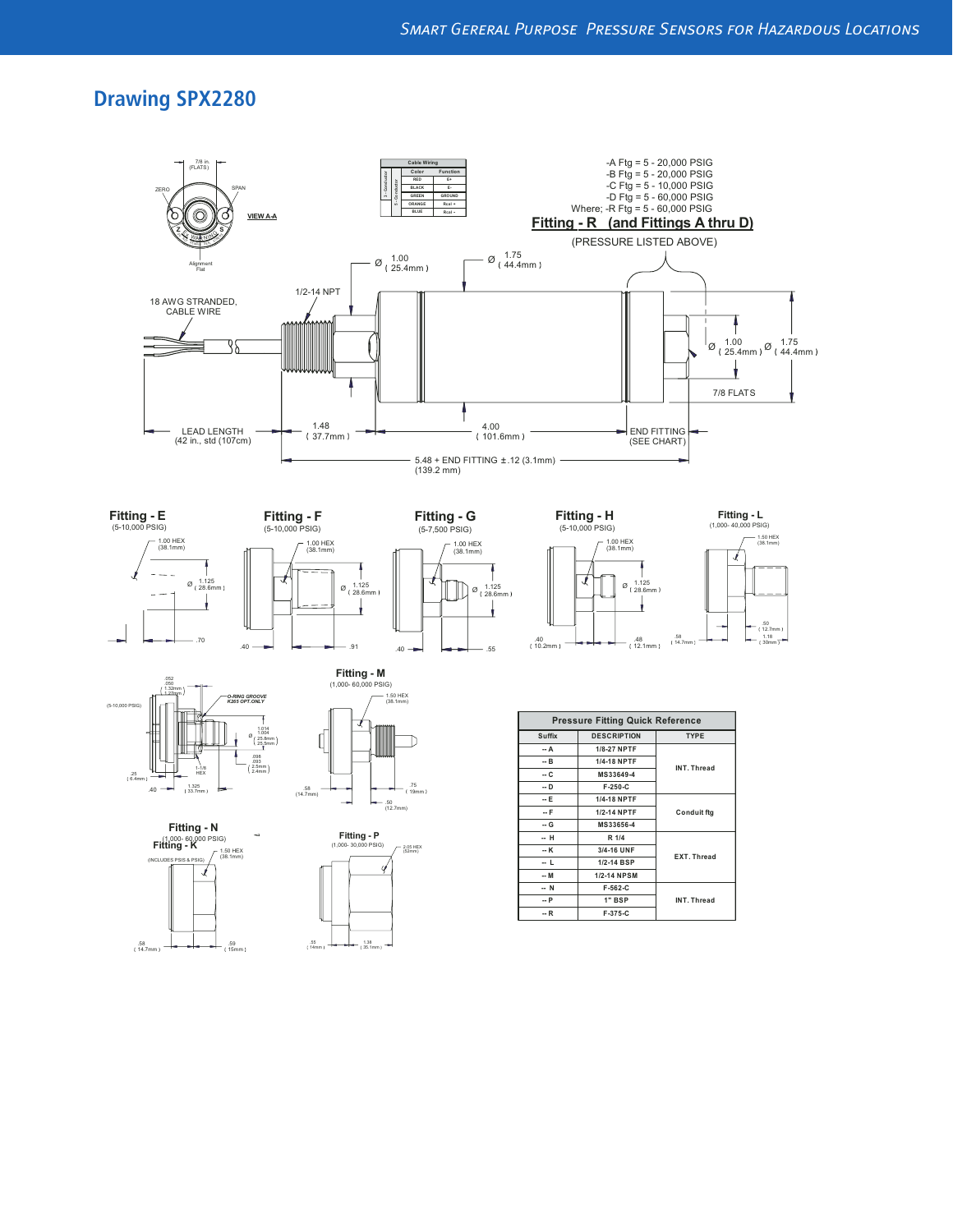# **Drawing SPX2281**









nm)















1.38 35.1mm

.55 14mm

| <b>Pressure Fitting Quick Reference</b> |                    |                    |
|-----------------------------------------|--------------------|--------------------|
| <b>Suffix</b>                           | <b>DESCRIPTION</b> | <b>TYPE</b>        |
| -- A                                    | 1/8-27 NPTF        | INT. Thread        |
| -- B                                    | <b>1/4-18 NPTF</b> |                    |
| -- C                                    | MS33649-4          |                    |
| -- D                                    | F-250-C            |                    |
| -- E                                    | 1/4-18 NPTF        | <b>Conduit ftg</b> |
| -- F                                    | 1/2-14 NPTF        |                    |
| -- G                                    | MS33656-4          |                    |
| -- H                                    | R 1/4              | <b>EXT. Thread</b> |
| -- K                                    | 3/4-16 UNF         |                    |
| - L                                     | 1/2-14 BSP         |                    |
| $- M$                                   | <b>1/2-14 NPSM</b> |                    |
| -- N                                    | $F-562-C$          | INT. Thread        |
| P                                       | 1" BSP             |                    |
| $-R$                                    | $F-375-C$          |                    |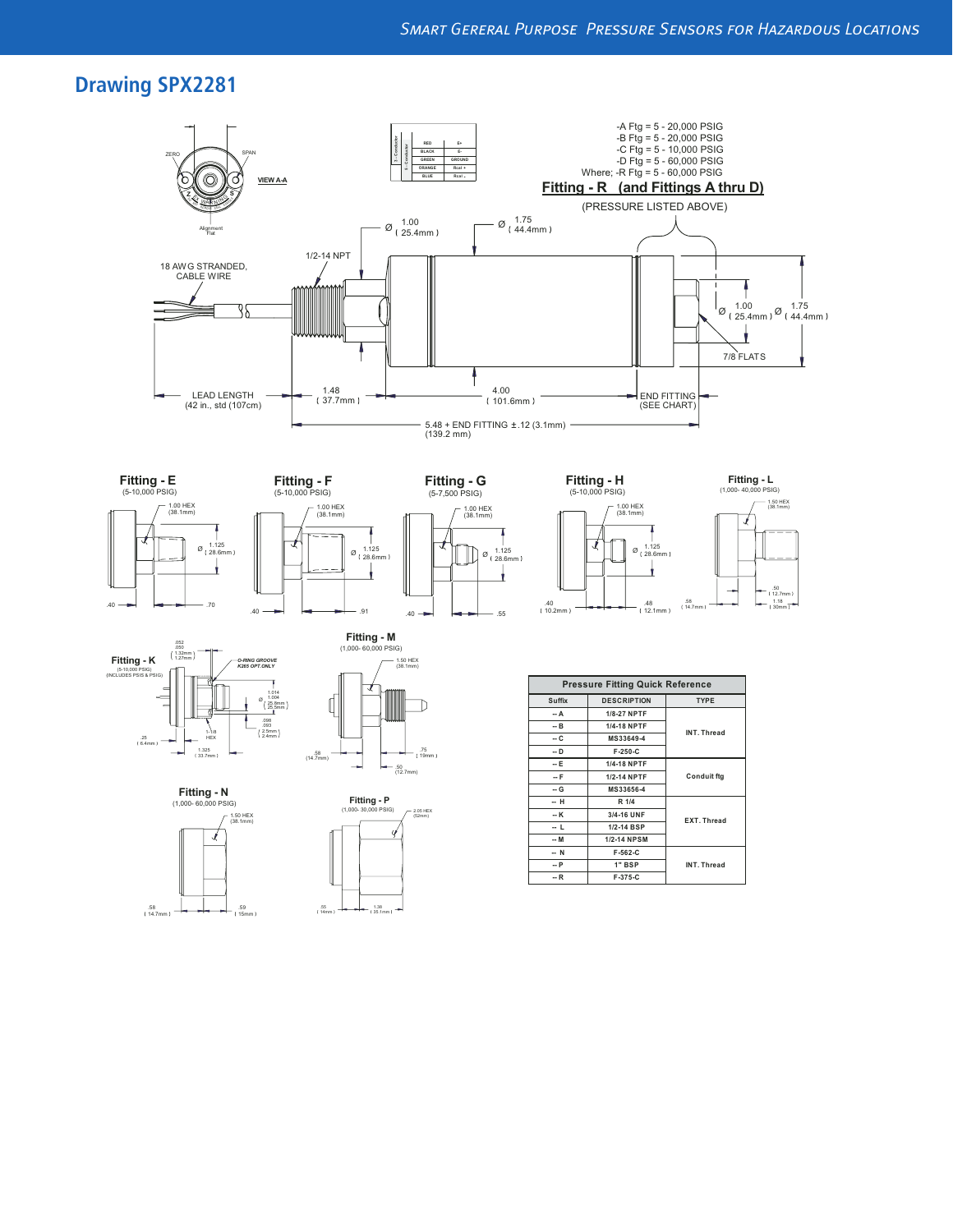